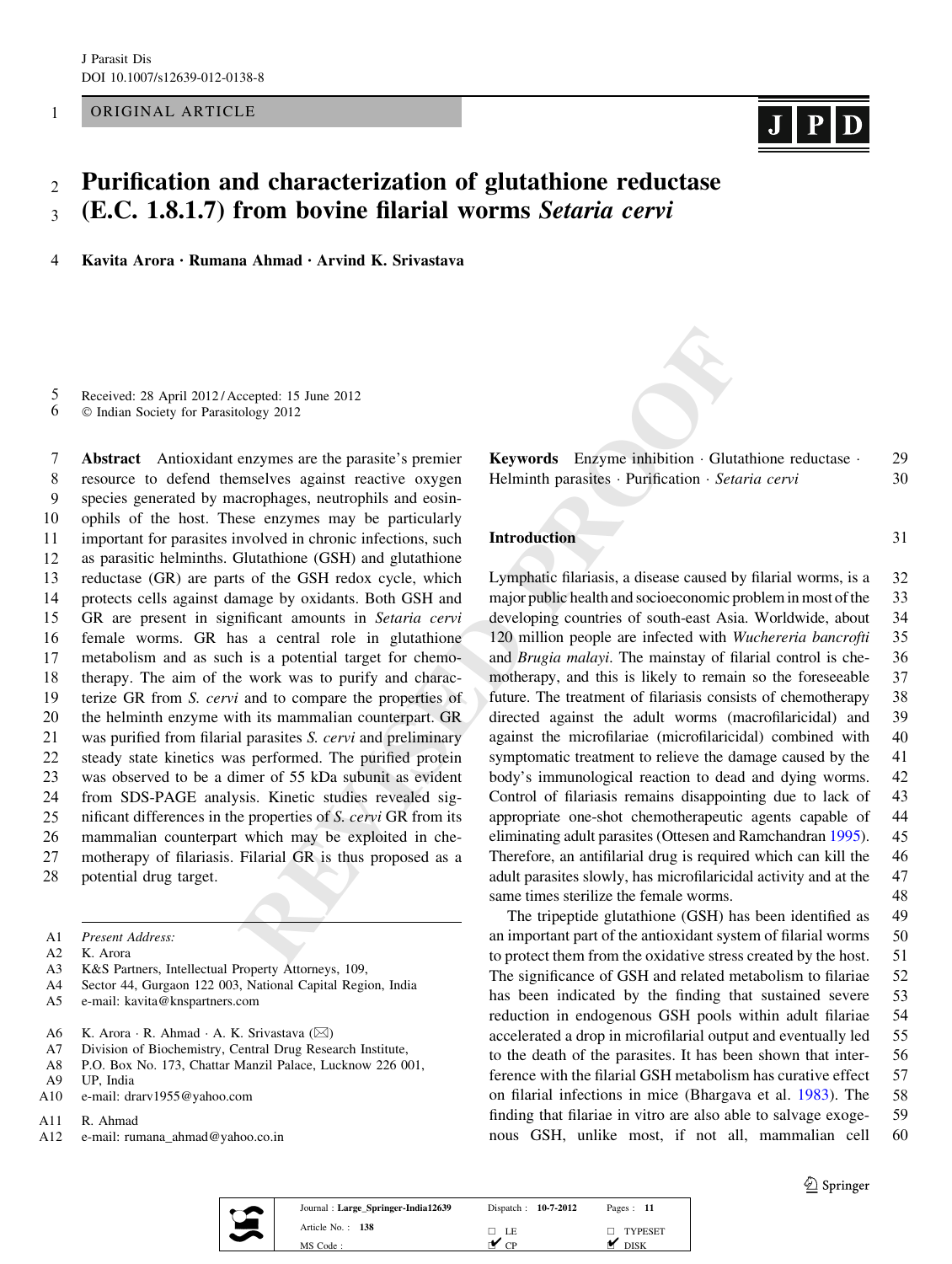populations, points to a promising target for selective inhibition. In view of published findings (Bhargava et al. [1983;](#page-8-0) Meister and Anderson [1983](#page-9-0)) suggesting that main- tenance of a characteristic and relatively high intracellular ratio of reduced to oxidized glutathione (GSH/GSSG) is vital to adult filariae, the enzymes involved in its de novo synthesis (glutamate cysteine ligase), and its replenishment (glutathione reductase, GR) can thus be harnessed as important chemotherapeutic targets.

70 The flavoenzyme GR (glutathione:  $NADP<sup>+</sup>$  oxidoreduc-71 tase, GR, E.C. 1.8.1.7), is the central enzyme of antioxidative 72 defence and catalyzes the regeneration of the reducing tri-

73 peptide Glutathione (GSH) from its disulfide GSSG

$$
NADPH + H^+ + GSSG \rightarrow NADP^+ + 2GSH
$$

 GR creates an intracellular GSH/GSSG ratio of 20–1,000 depending on the respective metabolic conditions (Schirmer and Schulz [1987\)](#page-9-0). A high GSH/GSSG ratio is essential for protection against oxidative stress (Carlberg and Mannervik [1985\)](#page-8-0). Due to its central role in cellular redox metabolism, inhibition of the GR from the parasites represents an important approach to antiparasitic drug development. If the enzyme from host and parasite differ in their susceptibility to inhibitors, it will be of practical relevance. The wide distribution of reduced glutathione (Jocelyn [1972](#page-9-0)) reflects the general importance of GR.

H) from its distulfide GSSG<br>
properties have been compared to those on  $\sim$  NA[D](#page-10-0)P<sup>+</sup> + 2GSH<br>
(SR Although their physical and kinetic<br>
ulular GSH/GSSG ratio of 20-1,000 valent melaminophenyl arsenical and<br>
interior metaboli GR is present in numerous micro-organisms, protozoa, 87 plants and higher animals (Krauth-Siegel et al. 1982; Tutic et al. [1990](#page-10-0); Collinson and Dawes 1995; Stevens et al. 1997). The protein is a homodimer that possesses two identical subunits, each containing 1 FAD and 1 redox-active disulfide/ dithiol as components of the catalytic apparatus (Schirmer et al. [1989](#page-9-0); Deonarain et al. 1990; Argyrou et al. 2004). The human protein has been isolated from erythrocytes (Wor- thington and Rosemeyer 1974) and its three dimensional structure determined (Schulz et al. 1975; Karplus and Schulz [1987\)](#page-9-0). The structures and the reaction mechanisms of human 97 enzyme and E. coli GR have been intensively examined 98 (Schirmer et al. [1989;](#page-9-0) Mittl and Schulz 1994; Perham et al. [1996\)](#page-9-0). The crystallographic analysis of GR clarifies the con- struction of the protein from four different domains: an N-terminal FAD binding domain, the subsequent nicotin- amide adenine dinucleotide phosphate (NADPH) binding domain, the central domain as well as interface domain responsible for dimerization (Pai et al. [1988](#page-9-0); Karplus and Schulz [1989;](#page-9-0) Perham et al. [1996](#page-9-0); Savvides et al. [2002\)](#page-9-0).

 GR has been purified from many different sources such as rat liver (Carlberg and Mannervik [1975](#page-8-0); Carlberg et al. [1981\)](#page-8-0), calf liver (Carlberg and Mannervik [1981\)](#page-8-0), gerbil liver (Le Trang et al. [1983\)](#page-9-0), human erythrocytes (Worthington and Rosemeyer [1974;](#page-10-0) Krohne-Ehrich et al. [1977](#page-9-0)), bovine erythrocytes (Erat et al. [2003\)](#page-9-0), porcine erythrocytes (Bog-112 garam et al. [1979](#page-8-0)), sheep brain (Açan and Tezcan [1989](#page-8-0)), sheep liver (Erat and Ciftci [2003](#page-9-0)), rodent malaria parasite 113 Plasmodium berghei (Kapoor et al. [2008\)](#page-9-0) and some of its 114 characteristic properties have been determined. With few 115 exceptions, GR is a homodimeric protein with subunits of 116 about 55 kDa (Worthington and Rosemeyer [1975](#page-10-0); Halliwell 117 and Foyer [1978](#page-9-0); Libreros-Minotta et al. [1992\)](#page-9-0). 118

GSH and GR have been analyzed and detected in many 119 filarial species viz. Acanthocheilonema viteae, Litomosoides 120 carinii and Setaria cervi (Singh et al. [1997;](#page-10-0) Gupta et al. [2002\)](#page-9-0). 121 The *O. volvulus* GR  $(OvGR)$  gene has been cloned and 122 sequenced (Müller et al. [1997\)](#page-9-0). GRs from two cattle filariae 123 (S. digitata and O. gutturosa) have been isolated and their 124 properties have been compared to those of human erythrocyte 125 GR. Although their physical and kinetic properties are very 126 similar, studies on the inhibition of the enzymes by the tri- 127 valent melaminophenyl arsenical melarsen oxide revealed 128 that human GR is less susceptible to inhibition by the arsenical 129 than the filarial enzymes (Müller et al.  $1995$ ). Moreover, the 130 mechanism of inhibition was found to be different in host and 131 filarial enzymes, competitive inhibition was found in the case 132 of human enzyme where as filarial GRs were inhibited in two 133 stages: an immediate partial inactivation followed by a time- 134 dependent stage with saturable pseudo-first-order kinetics. 135

The present work describes the isolation and purification 136 of native GR from adult females S. cervi and subsequent 137 biochemical and kinetic studies on the native enzyme that 138 reveal significant differences between the parasitic and 139 mammalian enzyme. These differences between host and 140 parasite enzyme might reflect differences in the primary 141 and secondary structure of the proteins that may be 142 exploited for the design of new specific macrofilaricidal 143 drugs (Müller et al. [1995](#page-9-0)). 144

#### Materials and methods 145

Chemicals 146

Oxidized and reduced glutathione (GSSG and GSH), 147 NADPH, Tris, sodium L-glutamate, phenyl methyl sulfonyl 148 fluoride (PMSF), trisodium citrate, EDTA, ammonium sul- 149 fate, sodium chloride (NaCl), Sepharose 6B, cyanogen bro- 150 mide (CnBr), ethanolamine, sodium borate, potassium 151 chloride (KCl), sodium azide, GR, dithiothreitol (DTT), 152 sodium sulfate, and BSA were purchased from Sigma 153 Chemical Co., USA. All reagents used in electrophoresis and 154 activity staining were purchased from Sigma Chemical Co., 155 USA. 2',5' ADP was purchased from Sigma Chemical Co., 156 USA. Folin Ciocaltaeu's phenol reagent and 2,6-dichloro- 157 phenol indophenol (DCIP) were purchased from Sisco 158 Research Laboratories, Mumbai, India. Carboxymethyl- 159 Sepharose (CM-Sepharose) and diethylaminoethane- 160

| Journal: Large_Springer-India12639 | Dispatch: 10-7-2012 | Pages: $11$    |
|------------------------------------|---------------------|----------------|
| Article No.: 138                   | - LE                | <b>TYPESET</b> |
| MS Code:                           |                     | <b>DISK</b>    |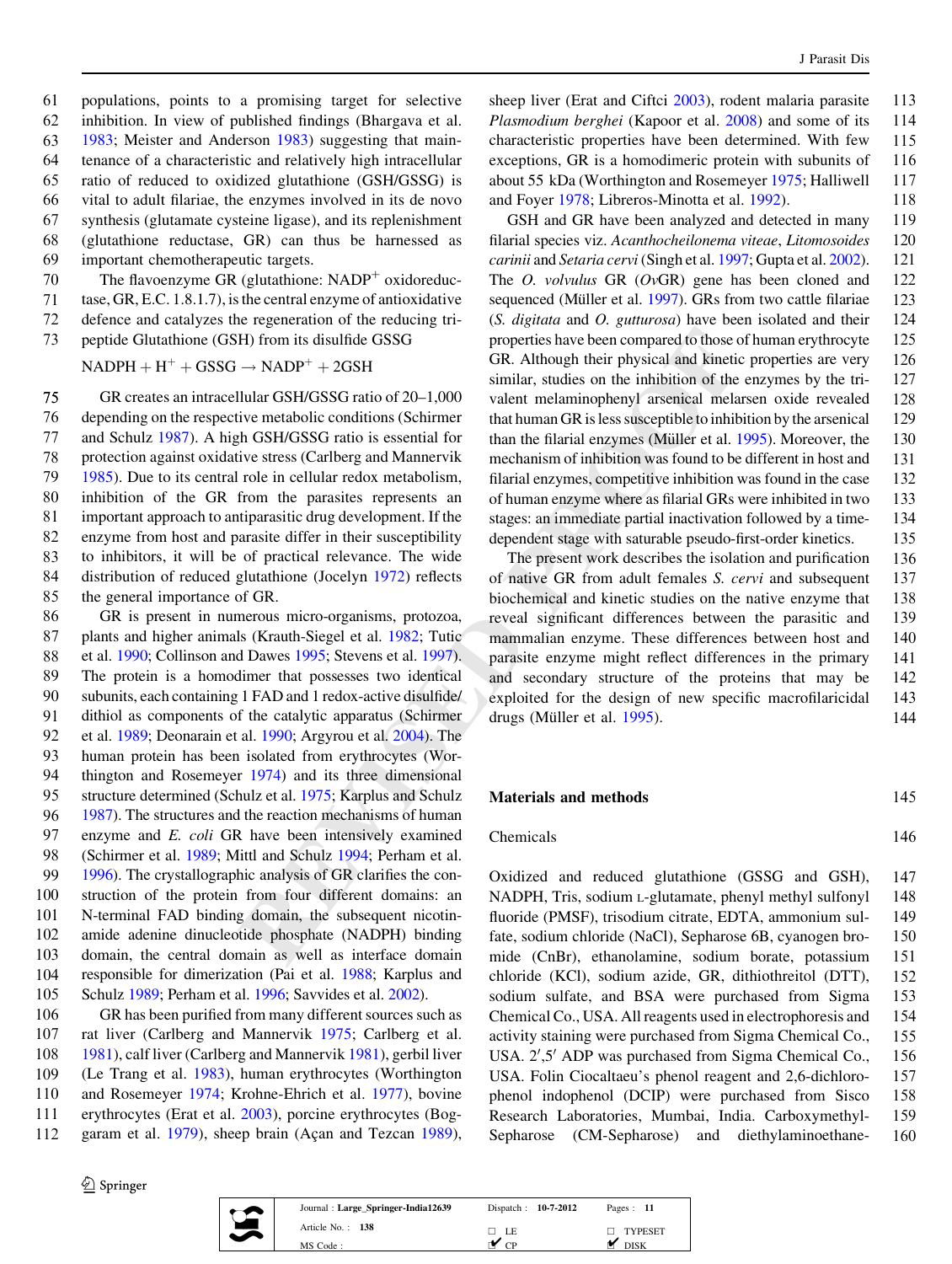161 Sepharose (DEAE-Sepharose) were purchased from 162 Amersham Pharmacia and Hanks balanced salt solution 163 (HBSS) was from Himedia Laboratories Pvt. Ltd. Mumbai,

164 India. All other chemicals used were of analytical grade.

165 Biological materials

166 Collection of filarial worms S. cervi

 Adult bovine S. cervi females of average body weight  $35 \pm 5$  mg and length 6.0  $\pm$  1.0 cm were collected from the peritoneal cavity of freshly slaughtered naturally infected water buffaloes Bubalus bubalis (Linn.) at a local abattoir. They were thoroughly washed with saline and kept in HBSS with sodium bicarbonate and glucose (5.55 mM) 173 for 60 min at 37  $\degree$ C in Dubnoff metabolic shaker for com-plete revival before being used in enzymatic studies.

#### 175 Preparation of GR from filarial worms S. cervi

 A 10 % homogenate of actively motile bovine filarial worms was prepared in Tris–HCl buffer, 50 mM, pH 178 7.5 containing 1.0 mM glutamate, 5.0 mM  $MgCl<sub>2</sub>$  and 0.1 mM PMSF using a Potter Elvehjem glass homogenizer fitted with a Teflon pestle. Glutamate was added to stabi- lize the enzyme. The homogenate was centrifuged at 182 1,000 $\times$ g for 15 min, 10,000 $\times$ g for 30 min, and subse-183 quently at  $100,000 \times g$  for 60 min to obtain mitochondrial, post mitochondrial and cytosolic fractions, respectively.

### 185 GR activity determination

 GR activity in various dialyzed fractions obtained as a result of subcellular fractionation was determined spec- trophotometrically at 340 nm (Carlberg and Mannervik [1985\)](#page-8-0). All enzyme kinetics experiments were carried out 190 at room temperature  $(37 °C)$  using a Shimadzu double beam UV spectrophotometer. Enzyme activity was spectrophotometrically monitored from the rate of con-193 version of NADPH to NADP  $(e_{340} = 6.2 \text{ mM}^{-1} \text{ cm}^{-1})$ . For each assay the absorbance of NADPH in the reaction mixture was measured over a period of 5 min. Enzyme aliquots were preincubated in the presence of NADPH for 5 min in order to trace the non-enzymatic oxidation, after which GSSG was added to start the reaction. To correct for non-specific oxidation of NADPH, the blank cuvette contained all the assay components except 201 GSSG.

202 A unit of enzyme activity was expressed as the amount 203 that catalyzes the consumption of 1  $\mu$ mol of substrate per 204 minute, using a molar extinction coefficient of  $6.2 \text{ mM}^{-1}$  $205$  cm<sup>-1</sup> for NADH/NADPH.

#### Protein estimation 206

| Protein was estimated in the crude homogenate/sub-cellu- | 207 |
|----------------------------------------------------------|-----|
| lar fractions using BSA as standard (Lowry et al. 1951). | 208 |

| Biochemical and functional characterization of GR | 209 |
|---------------------------------------------------|-----|
| from <i>S. cervi</i>                              | 210 |

Ammonium sulfate precipitation 211

The cytosolic fraction was subjected to ammonium sulfate 212 fractionation. For the goal, the fraction was brought to a 213 final concentration of 0–80 % saturation with solid 214 ammonium sulfate. All the samples were analyzed for GR 215 activity, which was found enriched in the 65–80 % 216 ammonium sulfate saturated fraction. This fraction was 217 stored at  $4^{\circ}$ C and used as the source of GR. 218

Ultrafiltration 219

For further purification of GR, the 65–80 % ammonium 220 sulfate saturated fraction was concentrated by ultrafiltration. 221 For this, precipitate obtained after ammonium sulfate cut 222 was dissolved in minimum amount of homogenization buffer 223 and was then centrifuged through a microcon centrifugal 224 filter device fitted with a 30 kDa molecular mass cut-off filter 225 at 12,000 $\times$ g for 15 min at 4 °C. The retentate obtained was 226 divided into two batches of (2.5 ml each) and each of them 227 was subjected to ion-exchange chromatography. 228

#### Ion-exchange chromatography 229

of restily slaughtered naturally fractionation. For the goal, the fraction of D-80  $\%$  satted by factorization of D-80  $\%$  satted by final concentration of D-80  $\%$  satted by the samples we can deplace (5.55 mM) activi Solvents A  $(0.05 \text{ M})$  citrate buffer, pH 5.5) and B  $(0-3.0 \text{ M})$  230 NaCl in 0.05 M citrate buffer, pH 5.5) were degassed for 231 5 min. For cation-exchange chromatography, CM-Sephar- 232 ose preswollen in 20 % ethanol was prepared by decanting 233 20 % ethanol solution and replacing it with starting buffer 234 (0.05 M citrate buffer pH 5.5). The CM-Sepharose slurry 235 was degassed and packed in a glass column upto a vertical 236 height of 12 cm. About two bed-volumes of citrate buffer 237 were passed through the column for equilibration. Three 238 milliliters of 65–80 % ammonium sulfate precipitate from 239 S. cervi was loaded on exchanger bed. The flow rate was 240 adjusted between 10 and 15 ml/h (0.3 ml/min) and 1.0 ml 241 fractions were collected in different tubes. The column was 242 subsequently washed with citrate buffer and 1.0 ml frac- 243 tions were collected in different tubes. Finally, the bound 244 proteins were eluted by applying a linear gradient of NaCl 245 from 0 to 3.0 M in starting buffer. 246

> For anion-exchange chromatography, the above procedure 247 was repeated using DEAE-Sepharose as anion exchanger 248



| Journal: Large_Springer-India12639 | Dispatch: 10-7-2012 | Pages: 11   |  |
|------------------------------------|---------------------|-------------|--|
| Article No.: 138                   | LE                  | TYPESET     |  |
| MS Code:                           |                     | <b>DISK</b> |  |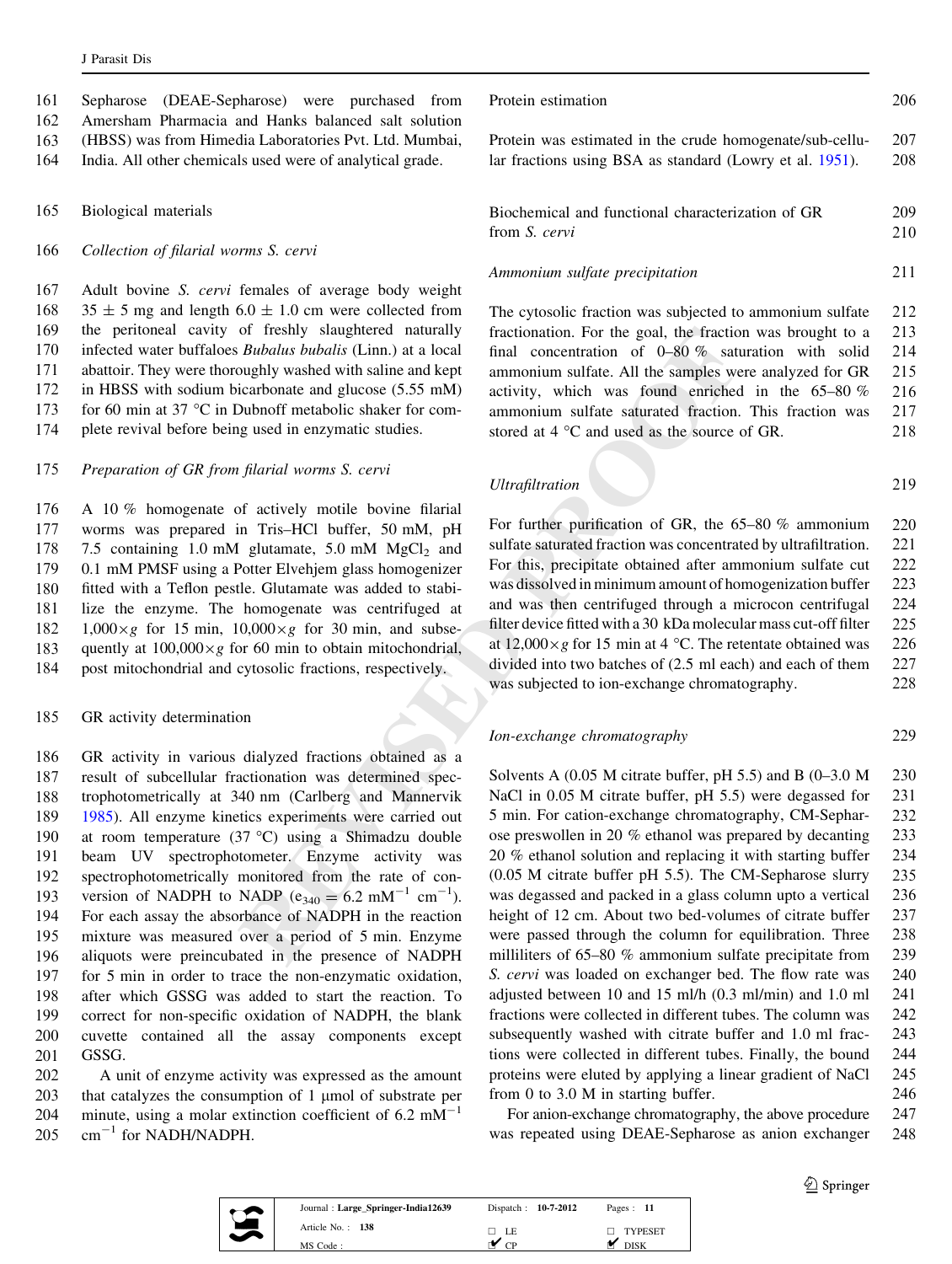- 249 and replacing solvent A with 0.02 M Tris buffer, pH 8.0 250 and solvent B with 0–1.0 M NaCl in 0.02 M Tris buffer, 251 pH 8.0. The bound proteins were eluted by applying a 252 linear gradient of NaCl from 0 to 1.0 M in starting buffer.
- 253 GSH–Sepharose affinity chromatography

254 Coupling of ligand to Sepharose

 The GSH affinity column was prepared according to pub- lished procedure (Simons, and Vander Jagt [1977](#page-10-0)). The coupled gel was washed with 100 ml of water and the remaining active groups were blocked by allowing the gel to stand in 1.0 M ethanolamine for 4 h.

#### 260 Chromatographic procedures

261 The affinity column was used at  $4^{\circ}$ C. The protein sample was applied to the GSH–Sepharose affinity column (15 ml volume), previously washed with 0.5 M KCl and equili- brated with buffer A (10 mM Tris–HCl, 1.0 mM EDTA and 3.0 mM DTT, pH 8.0) at a flow rate of 30 ml/h. After sample application, the column was sequentially washed with buffer B (10 mM Tris–HCl, 1.0 mM EDTA, 3.0 mM DTT and 0.7 M NaCl, pH 8.0) and buffer C (10 mM Tris–HCl, 1.0 mM EDTA, 3.0 mM DTT and 10 mM GSH, pH 8.0). Fractions of 2.0 ml each were collected and tested for conjugation activity towards NADPH and absorbance at 272 280 nm.

273 ADP–Sepharose affinity chromatography

#### 274 Coupling of ligand to Sepharose

275 Sepharose 4B was activated by the CnBr method (Axén et al. [1967](#page-8-0)), using a 1 M buffered solution of potassium carbonate (pH 11) and 10 g CnBr/100 ml gel. The coupled 278 gel was exhaustively washed with  $0.1$  M NaHCO<sub>3</sub>–1.0 M NaCl and stored in 50 % glycerol and 0.1 % sodium azide  $(4 °C)$  until use.

281 Chromatographic procedures

282 The ADP–Sepharose affinity column was used at  $4 °C$ . The protein sample in 50 mM potassium phosphate buffer containing 1.0 mM EDTA, pH 6.0 (buffer A) was loaded onto the column and washed with 25 ml 0.1 M potassium phosphate, pH 6.0 and 25 ml 0.1 M potassium phosphate, pH 7.85 (buffer B). Bound proteins were then eluted with two column volumes of 50 mM potassium phosphate buffer containing 1.0 mM EDTA, pH 6.0, 0.5 mM GSH and 1.0 mM NADPH (buffer C). Fractions of 1.0 ml each were collected and tested for activity. The peak of activity

2 Springer



Electrophoresis 295

 $SDS-PAGE$  296

SDS-PAGE was performed on a 12 % gel according to the 297 method of Laemmli ([1970\)](#page-9-0). All reagents for SDS-PAGE 298 were prepared and stored under specified conditions. The 299 following molecular mass standards were used: trypsinogen 300 (24 kDa), glyceraldehyde-3-phosphate (36 kDa), ovalbu- 301 min (45 kDa), glutamic dehydrogenase (55 kDa), BSA 302 (66 kDa), and  $\beta$ -galactosidase (116 kDa). 303

Activity staining 304

were blocked by allowing the gel  $(24 \text{ kDa})$ , glyceraldehyde-3-phosphate<br>
lamine for 4 h.<br>
min (45 kDa), and  $\beta$ -galactosidase (116 kD<br>
dures<br>
sused at 4 °C. The protein sample<br>
Activity staining<br>
Sepharose affinity colu Native PAGE was performed on a 7.5 % gel according to 305 the method of Laemmli (1970). The activity staining 306 method for GR (Okpodu and Waite [1997](#page-9-0)) is based on the 307 fact that GSH can reduce DCIP. Following electrophore- 308 sis, native gels were removed from glass plates with 309 water, and assayed for GR activity by incubating in 310 25 mM Tris–Cl (pH 7.6), 3.4 mM GSSG, 0.4 mM 311 NADPH, 1.2 mM MTT and 0.04 mM DCIP for 25 min at 312 room temperature after which purple insoluble formazan 313 appeared on the gel surface at points where GR activity 314 was present. 315

Kinetic and inhibition studies 316

All kinetic and inhibition studies were carried out using 317 dialyzed preparations of enzyme to avoid interference due 318 to ammonium sulfate and Tris–HCl. The  $K_m$  value of 319 native GR for substrate GSSG was determined using 320 varying GSSG concentrations and a fixed NADPH con- 321 centration of 1.0 mM. The  $K_m$  value for substrate NADPH 322 was determined using varying substrate concentrations and 323 a fixed GSSG concentration of 1.0 mM. Data were plotted 324 as double reciprocal Lineweaver–Burk plots to determine 325

Inhibition of GR activity by the products of the GR 327 reaction i.e. NADP and GSH was studied by adding them 328 directly in separate assay systems 10 min prior to addition of 329 the substrate. For determination of dose-dependent effects of 330 NADP and GSH and their respective inhibitor constants  $(K_i)$ , 331 the purified enzyme was incubated with varying concentra- 332 tions of each inhibitor for 10 min at room temperature in 333 presence of 100 mM potassium phosphate buffer, pH 7.0. 334

the apparent  $K_m$  values.  $326$ 

For determining the type of inhibition, enzyme was 335 incubated with varying concentrations of inhibitors at 336 different substrate concentrations for 10 min at room 337

| Journal: Large_Springer-India12639 | Dispatch: 10-7-2012 | Pages: 11      |  |
|------------------------------------|---------------------|----------------|--|
| Article No.: 138                   | - LE                | $\Box$ TYPESET |  |
| MS Code:                           | $\cap$              | <b>DISK</b>    |  |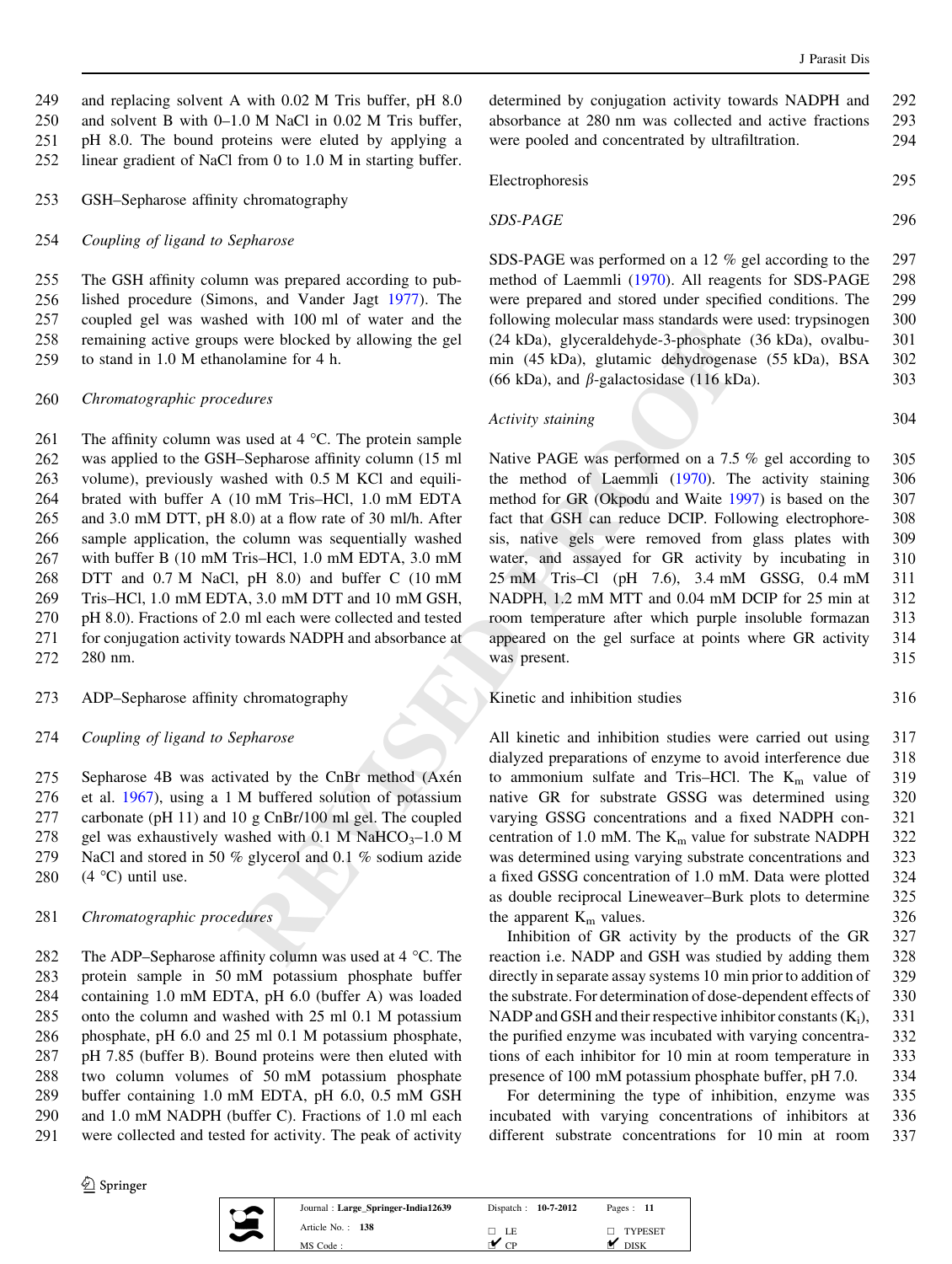- 338 temperature in the presence of 100 mM potassium phos-339 phate buffer, pH 7.0. Percent inhibition of enzyme activity
- 
- 340 was calculated as follows:

eluted with buffer B alone, indicating that GR did not 358 bind to the GSH–Sepharose column. On the other hand, 359 when partially purified GR was applied to  $2'5'$ -ADP- 360

Percent inhibition  $=$  Absorbance/min in the absence of inhibitor  $-$  absorbance/min of experimental tube Absorbance/min in the absence of inhibitor  $\times$  100

#### 341 Statistical analysis

0.00

0.05

0.10

**Total activity (µmol/min)**

Total activity (µmol/min)

0.15

0.20

0.25

342 Results were expressed in terms of mean  $\pm$  standard 343 deviation (SD) based on all experiments performed in 344 either triplicates or quadruplicates.

#### 345 Results

346 GR localization and characterization

 Setaria cervi GR activity was found to be maximal in the cytosolic fraction. The specific activity profile of S. cervi cytosolic fraction showed enrichment of GR activity in 65–85 % ammonium sulfate fraction. GR, which was purified around fivefold in the ammonium sulfate fraction, was further enriched to around ninefold by ultrafiltration.

353 GR activity was found nearly 1.3-fold enriched on CM-354 Sepharose column (Fig. 1), and nearly 1.8-fold enriched on 355 DEAE-Sepharose column (Fig. 2).

356 When partially purified GR was applied to GSH– 357 Sepharose 6B affinity matrix, the enzyme activity

> Total Activity Total protein Gradient



W1 W2 W3 W4 1 2 3 4 5 6 7 8 9 **Fraction Number**

Sepharose 6B affinity matrix, the<br>
electrocondical was found comicled around 37.7-fit<br>
all experiments performed in purification procedure delivered a<br>
enzyme, exhibiting a single band<br>
electrication and a stress found to Sepharose 6B affinity matrix, the enzyme activity 361 eluted with 1.0 mM NADPH in phosphate buffer, and 362 was found enriched around 37.7-fold (Fig. [3\)](#page-5-0). This 363 purification procedure delivered a highly purified 364 enzyme, exhibiting a single band on SDS-PAGE 365 (Fig. 4a). The enzyme was found to retain its biologi- 366 cal activity and activity staining was also detected 367 when PAGE was done under non-denaturing conditions 368 on a 7.5 % gel (Fig. 4b). 369

Stability 370

The purified enzyme was found to be fairly stable at 371 0–4  $\degree$ C, and there was no appreciable effect of freezing and 372 thawing on enzyme activity for approximately a month. 373

Effect of pH 374

0.08

The pH profile of S. cervi GR was determined with 375 NADPH as cofactor. In order to determine the optimum 376 pH, phosphate and Tris–HCl buffers were used within the 377 pH range of 5.7–8.0 and 8.5–10.0, respectively; the results 378

Total Activity **Total activity (µmol/min)**  0.07 Total protein 1.0 0.06 Gradient **Total protein (mg)** protein (mg) 0.8 0.05 0.6 0.04 0.03 Total 0.4 0.02 ሰ 2 0.01  $0.0$ 0 W1 W2 1 2 3 4 5 6 7 8 9 10 11 12 13 **Fraction Number**

Fig. 2 Elution profile for total protein and total activity of S. cervi GR from DEAE-Sepharose column. W1–W2 1.0 ml fractions after washing the column with Tris buffer,  $1 - 13$  1.0 ml fractions (proteins) eluted by applying a linear gradient of NaCl from 0 to 1.0 M in starting buffer. Activity was expressed as µmol NADP released/  $min \pm SD$  based on experiments done in quadruplicates

|--|

| Journal: Large_Springer-India12639 | Dispatch: 10-7-2012 | Pages: 11   |
|------------------------------------|---------------------|-------------|
| Article No.: 138                   | -LE                 | TYPESET     |
| MS Code:                           |                     | <b>DISK</b> |

0.0 0.5 1.0 1.5 2.0  $2.5$ 3.0 3.5

**Total protein (mg)**

 $\textcircled{2}$  Springer

1.2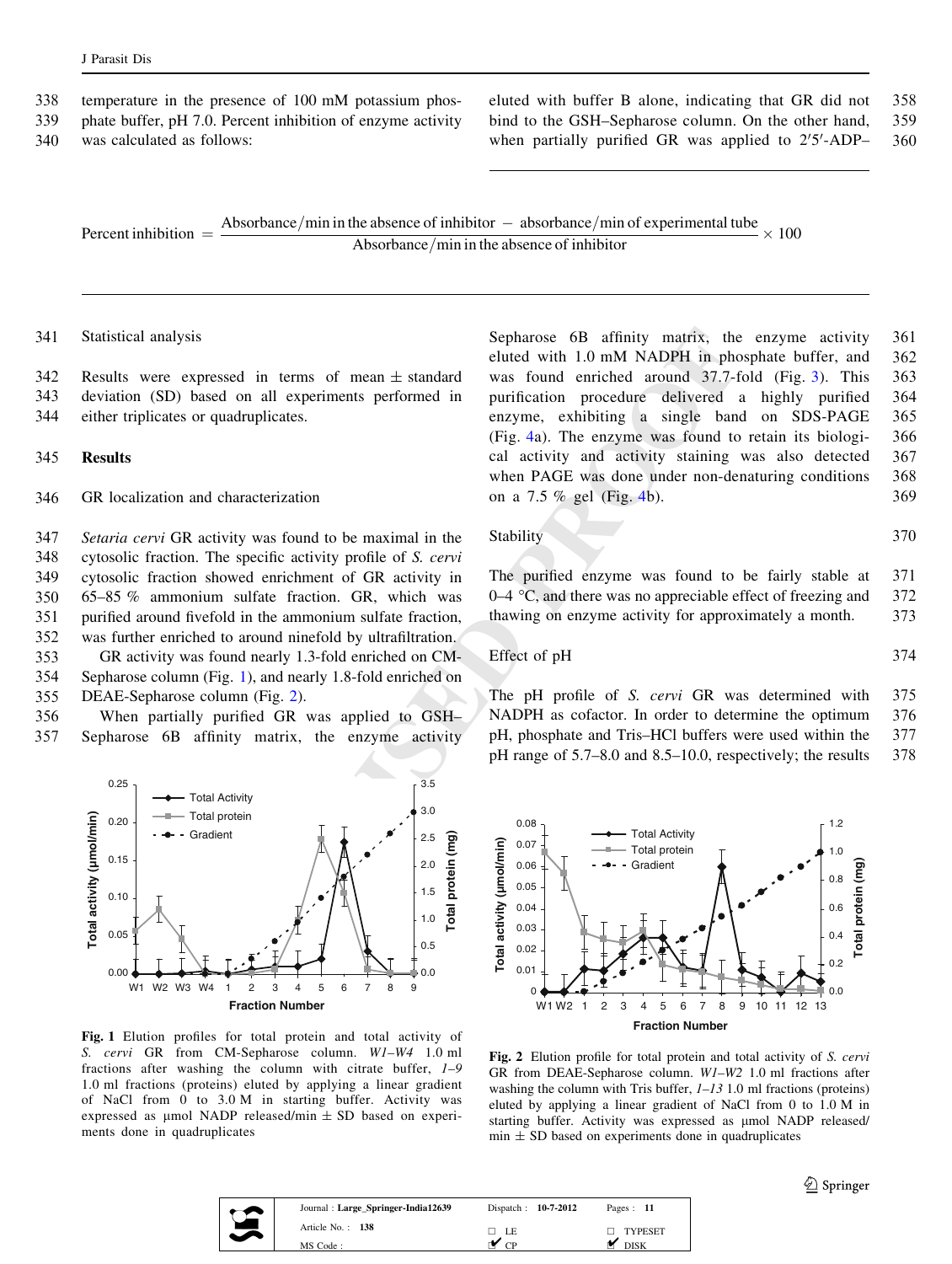<span id="page-5-0"></span>

Fig. 3 Elution profiles for total protein and total activity of S. cervi GR from ADP–Sepharose column. E1–E10 1.0 ml fractions collected by applying 50 mM potassium phosphate buffer containing 1 mM EDTA, pH 6.0, 0.5 mM GSH and 1.0 mM NADPH. Activity was expressed as  $\mu$ mol NADP released/min  $\pm$  SD based on experiments done in quadruplicates

- 379 showed a broad pH optimum centered around pH 7.0 380 (Fig. 5).
- 381 Effect of buffer strength
- 382 Setaria cervi GR activity increased linearly with increasing 383 concentration of phosphate buffer with maxima at 100 mM 384 (Fig. [6](#page-6-0)a).
- 385 Effect of Salts
- 386 The monovalent salts like NaCl, KCl, and NH4Cl caused 387 an inhibition in enzyme activity when added in the assay
- 388 system in 0.1–1.0 M concentration range (Fig. 6b).



Fig. 5 Effect of pH of the assay buffer on S. cervi GR activity. Specific activity was expressed as  $\mu$ mol NADP released min<sup>-1</sup> mg<sup>-1</sup> protein  $\pm$  SD based on experiments done in quadruplicates

Kinetic studies 389

The reaction catalyzed by cytosolic GR from S. cervi was 390 found to be fairly linear with respect to time (30 s to 5 min) 391 and amount of enzyme protein  $(4.23-42.3 \text{ µg})$ . GR from  $392$ S. cervi displayed Michaelis–Menten behavior with regards 393 to the standard substrate CDNB and co-substrate GSH. 394 Reciprocal plots of 1/v versus 1/[S] gave the kinetic 395 parameters relating to one substrate in presence of saturating 396 concentration of the second substrate. The  $K<sub>m</sub>$  values of 397 native S. cervi GR with respect to NADPH and GSSG were 398 found to be 0.019 and 0.047 mM respectively. The  $K_m$  of the 399 purified enzyme with respect to NADPH (Fig. [7](#page-6-0)a) and GSSG 400 (Fig. [7b](#page-6-0)) showed little difference from that obtained with the 401 crude enzyme (0.021 and 0.05 mM respectively). 402



Fig. 4 a SDS-PAGE analysis of purified GR from S. cervi on 12 % gel. Lane 1 marker, sigma, Lane 2 ovalbumin (45 kDa), Lane 3 BSA (66 kDa), Lane 4 cytosolic fraction, Lane 6 sample obtained from

ultrafiltration, Lanes 8, 10 purified GR from S. cervi (obtained by elution from 2'5'-ADP-Sepharose 4B affinity column). **b** Activity staining of purified GR from S. cervi on 7.5 % gel



| Journal: Large_Springer-India12639 | Dispatch: 10-7-2012 | Pages: 11      |
|------------------------------------|---------------------|----------------|
| Article No.: 138                   | LF                  | <b>TYPESET</b> |
| MS Code:                           |                     | <b>DISK</b>    |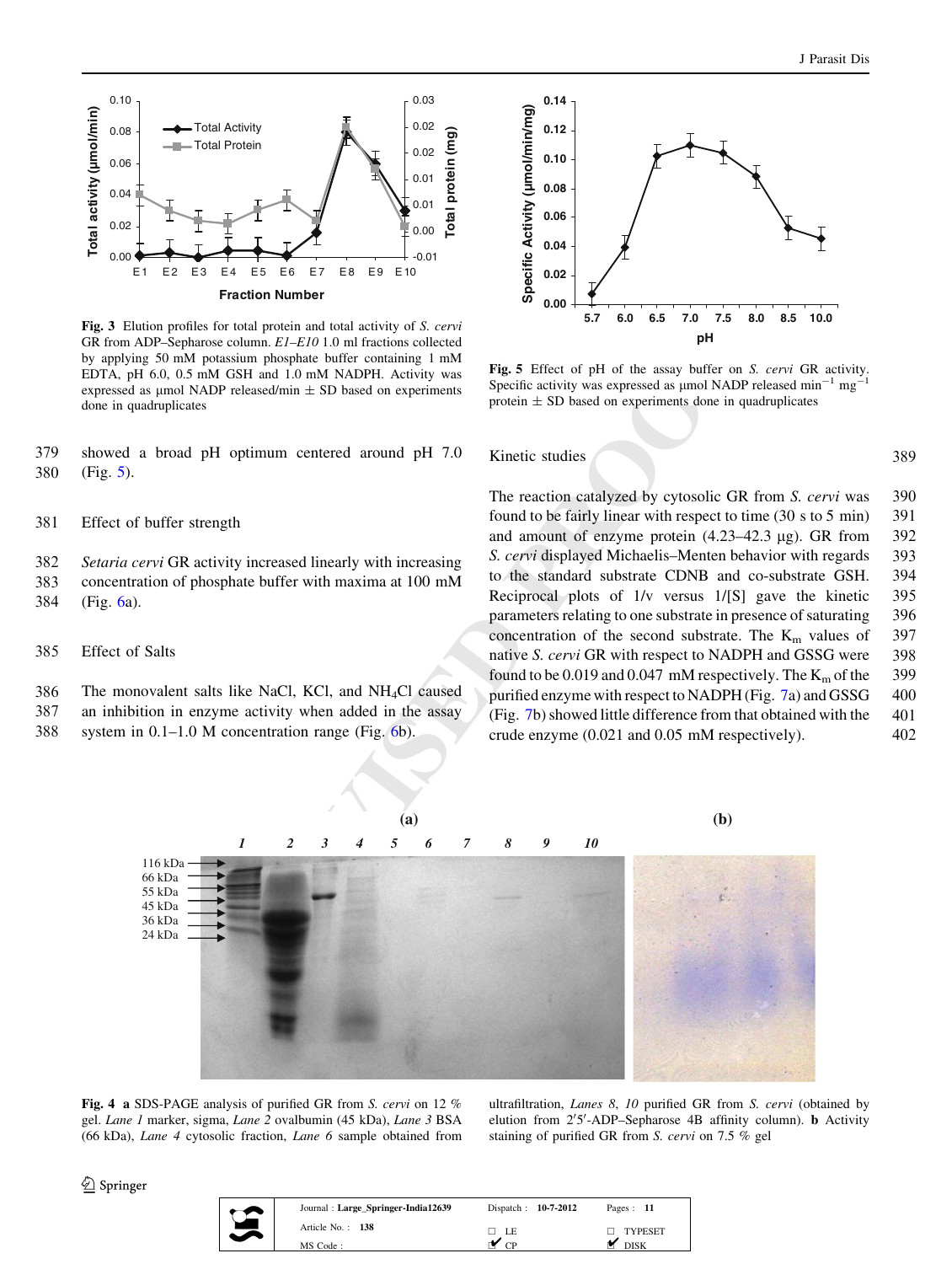<span id="page-6-0"></span>

Fig. 6 Effect of potassium phosphate (a) and various salts (b) on purified S. cervi GR activity



Fig. 7 Lineweaver–Burk double reciprocal plots for  $K_m$  of purified GR from S. cervi with respect to NADPH (a) and GSSG (b). Activity was measured in terms of  $\mu$ mol NADP released/min/ml  $\pm$  SD based on experiments done in triplicates

#### 403 Inhibition studies

404 The  $K_i$  values obtained for product inhibition by NADP (0.03 mM) and GSH (5.9 mM), however, were slightly lower than those for the crude enzyme (0.048 and 6.8 mM respectively). From the reciprocal plots, the inhibition by NADP was clearly competitive with respect to NADPH and non-competitive with respect to GSSG (Fig. 8). The other product of the GR reaction i.e. GSH inhibited the enzyme in a non co-operative manner.

#### 412 Discussion

 The present study describes the purification and charac- terization of GR from adult filarial worms S. cervi. The enzyme was purified by a combination of salt fractionation, ion exchange and affinity chromatography and further characterized by gel electrophoresis. Activity Staining

revealed the presence of a single isoenzyme of GR in 418 S. cervi. The enzyme was purified 37.7-fold and with a 419 yield of 42.0 %. Enzyme activity was affected by buffer 420 concentration and the presence of monovalent salts as 421 reported for the enzyme from yeast (Moroff and Brandt 422 1975) and the cestode Moniezia expansa (McCallum and 423 Barrett [1995\)](#page-9-0). The pH optimum was found to be 7.0 and 424 the  $K<sub>m</sub>$  values with respect to GSSG and NADPH were 425 found to be 0.047 and 0.019 mM respectively. The para- 426 sitic enzyme has been found to be inhibited by a variety 427 of compounds including arsenic derivatives, 2,4,6 trini- 428 trobenzene sulfonate 1,3-bis(2-chlorethyl)-1-nitrosourea, 429 1-chloro-2,4-dinitrobenzene, methylene blue and oxidized 430 glutathione (results not shown). 431

The substrate specificity and inhibition profile appears to 432 be similar to GR from mammalian sources (Carlberg and 433 Mannervik [1985\)](#page-8-0). The results indicate that for both the 434 enzymes, the affinity towards NADPH is higher than 435 GSSG. Results are in agreement with those reported for GR 436



| - | Journal: Large_Springer-India12639 | Dispatch: 10-7-2012 | Pages: 11      |
|---|------------------------------------|---------------------|----------------|
|   | Article No.: 138                   | LE<br>H.            | <b>TYPESET</b> |
|   | MS Code:                           | ΩĽ                  | <b>DISK</b>    |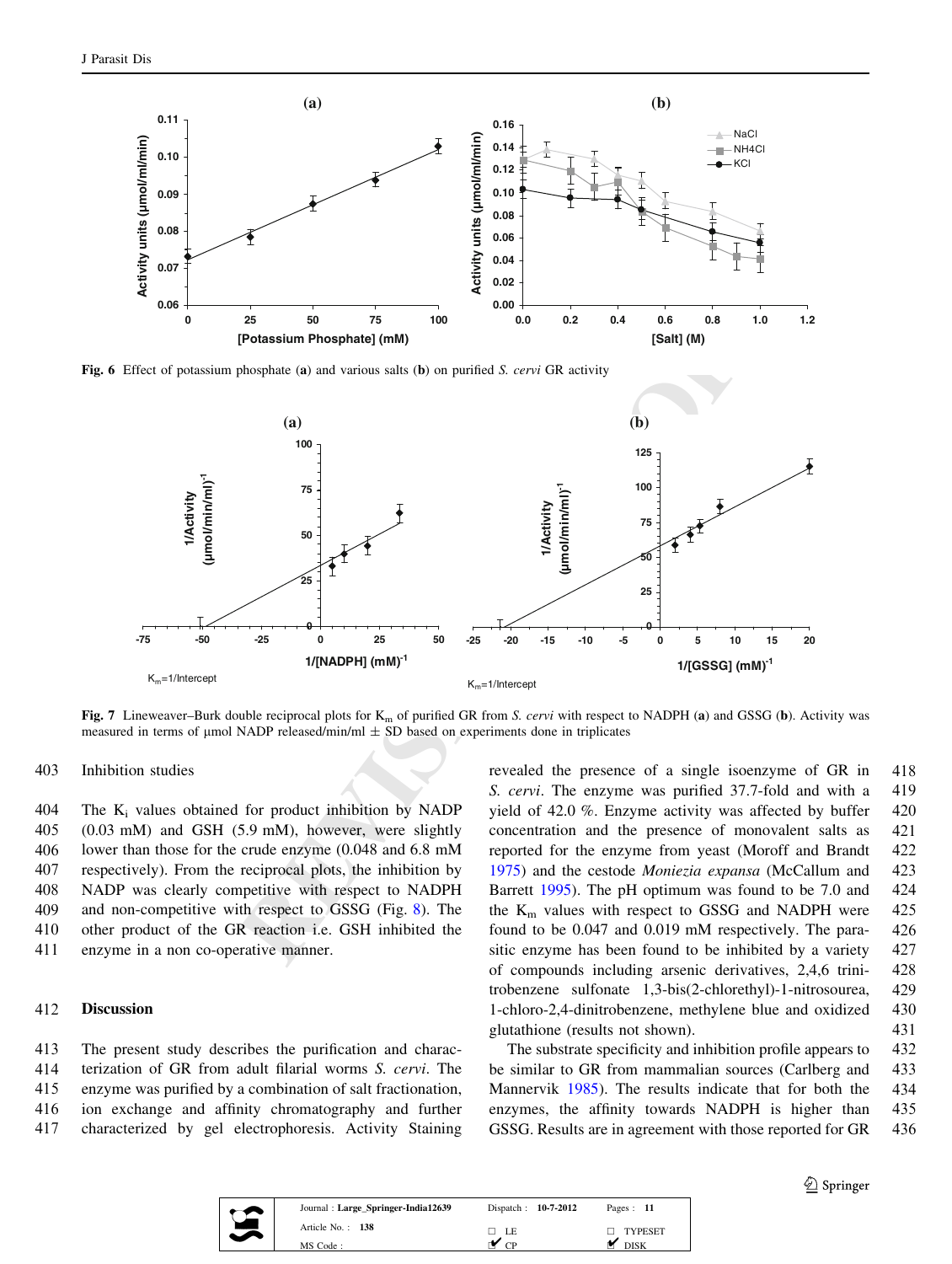<span id="page-7-0"></span>

Fig. 8 Pattern of inhibition of NADP on purified GR from S. cervi with respect to NADPH (a) and GSSG (b)

Table 1 Comparison of properties of GR from human erythrocytes, P. falciparum, P. berghei, C. elegans, O. volvulus, S. digitata and S. cervi

|                                 | Human RBCs <sup>a</sup> | Human RBCs <sup>b</sup> P. falciparum <sup>b</sup> P. berghei <sup>c</sup> |             |                | C. elegans     | $O.$ volvulus $a$ | S. digitata <sup>a</sup> | S. cervi          |
|---------------------------------|-------------------------|----------------------------------------------------------------------------|-------------|----------------|----------------|-------------------|--------------------------|-------------------|
| Subunit molecular mass (kDa) 50 |                         | 52.4                                                                       | 55.5        | 25             | 50             | 54                | 51                       | 55                |
| Native molecular mass (kDa)     | 98                      | 105                                                                        | 111         | ND.            | 100            | 110               | 97                       | 110               |
| Specific activity (U/mg)        | 246                     | 240                                                                        | 204         | $0.617 + 0.08$ | $68 + 3^d$     | $78 + 3$          | 27.3                     | $0.0362 + 0.0058$ |
| $K_m$ GSSG ( $\mu$ M)           | $58 \pm 2.1$            | 65                                                                         | $69 \pm 2$  | <b>20</b>      | $34.1 + 4^d$   | $130.7 + 13.0$    | $24.0 + 0.24$            | $46.5 + 5$        |
| $K_m$ NADPH $(\mu M)$           | $9.6 \pm 0.2$           | 8.5                                                                        | $4.8 + 0.4$ | ND             | $12.9 + 1.2^d$ | $10.9 + 2.4$      | ND.                      | $19 \pm 5$        |

ND not determined

 $a$  Data obtained from Müller et al. (1995)

<sup>b</sup> Data obtained from Krauth-Seigel et al. (1996)

 $\degree$  Data obtained from Kapoor et al. (2008)

 $d$  Data shown represent mean  $\pm$  SE of four independent experiments

437 from other sources (Krohne-Ehrich et al. 1977; Carlberg 438 and Mannervik [1981](#page-8-0); Lamotte et al.  $2000$ ). The K<sub>m</sub> values 439 obtained with respect to the substrates GSSG and NADPH 440 i.e. 0.047 and 0.019 mM, respectively for S. cervi, were 441 different from known values for calf liver (0.10 and 442 0.021 mM), rat liver (0.026 and 0.008 mM) and human 443 erythrocytes (0.065 and 0.0085 mM). Ulusu et al. (2005) 444 reported  $K_m$  value of 0.02 mM for GSSG and 0.025 mM 445 for NADPH while  $V_{\text{max}}$  was 0.026 and 0.027 mM for 446 GSSG and NADPH respectively in sheep liver GR.

 Product inhibition of GR by NADP is in agreement with previous work on this enzyme (Scott et al. [1963;](#page-10-0) Staal and Veeger [1969;](#page-10-0) Worthington and Rosemeyer [1976\)](#page-10-0). The 450 S. cervi enzyme had a lower  $K_i$  (0.03 mM) for NADP from the competition with NADPH, as compared to that obtained for GR of human erythrocytes (0.07 mM).

The enzyme was a homodimer of native molecular mass 453 110 kDa, subunit mass 55 kDa. These results correspond 454 well with data for purified GR from human erythrocytes 455 (Schirmer et al. [1989](#page-9-0); Tutic et al. [1990;](#page-10-0) Becker et al. [1991](#page-8-0); 456 Müller et al. [1995](#page-9-0)), mouse liver (Lopez-Barea and Lee 457 1979), calf brain (Gutterer et al. [1999](#page-9-0)), fish (Speers-Roesch 458 and Ballantyne [2005\)](#page-10-0), O. volvulus (Müller et al. [1997\)](#page-9-0), as 459 well as *S. digitata* (Müller et al.  $1995$ ), where the protein has 460 been found to have an apparent molecular mass of 97 kDa 461 as shown in Table 1. The protein was found to be active 462 and stable at  $0^{\circ}$ C. The specific activity of the protein was 463 found to be  $0.0362 \pm 0.0058$  µmol min<sup>-1</sup> mg<sup>-1</sup> protein in 464 the cytosolic fraction. It appears to be lower than that of 465  $Ov$ GR (78 µmol min<sup>-1</sup> mg<sup>-1</sup>) and HsGR (240 µmol min<sup>-1</sup> 466  $mg^{-1}$ ), indicating a lower efficiency of catalysis for the 467 nematode enzyme (Müller et al. [1997\)](#page-9-0). The  $ScGR$  activity 468

<sup>2</sup> Springer



| Journal: Large_Springer-India12639 | Dispatch: 10-7-2012 | Pages: $11$    |
|------------------------------------|---------------------|----------------|
| Article No.: 138                   | $\Box$ LE           | $\Box$ TYPESET |
| MS Code:                           | $\cap$              | <b>DISK</b>    |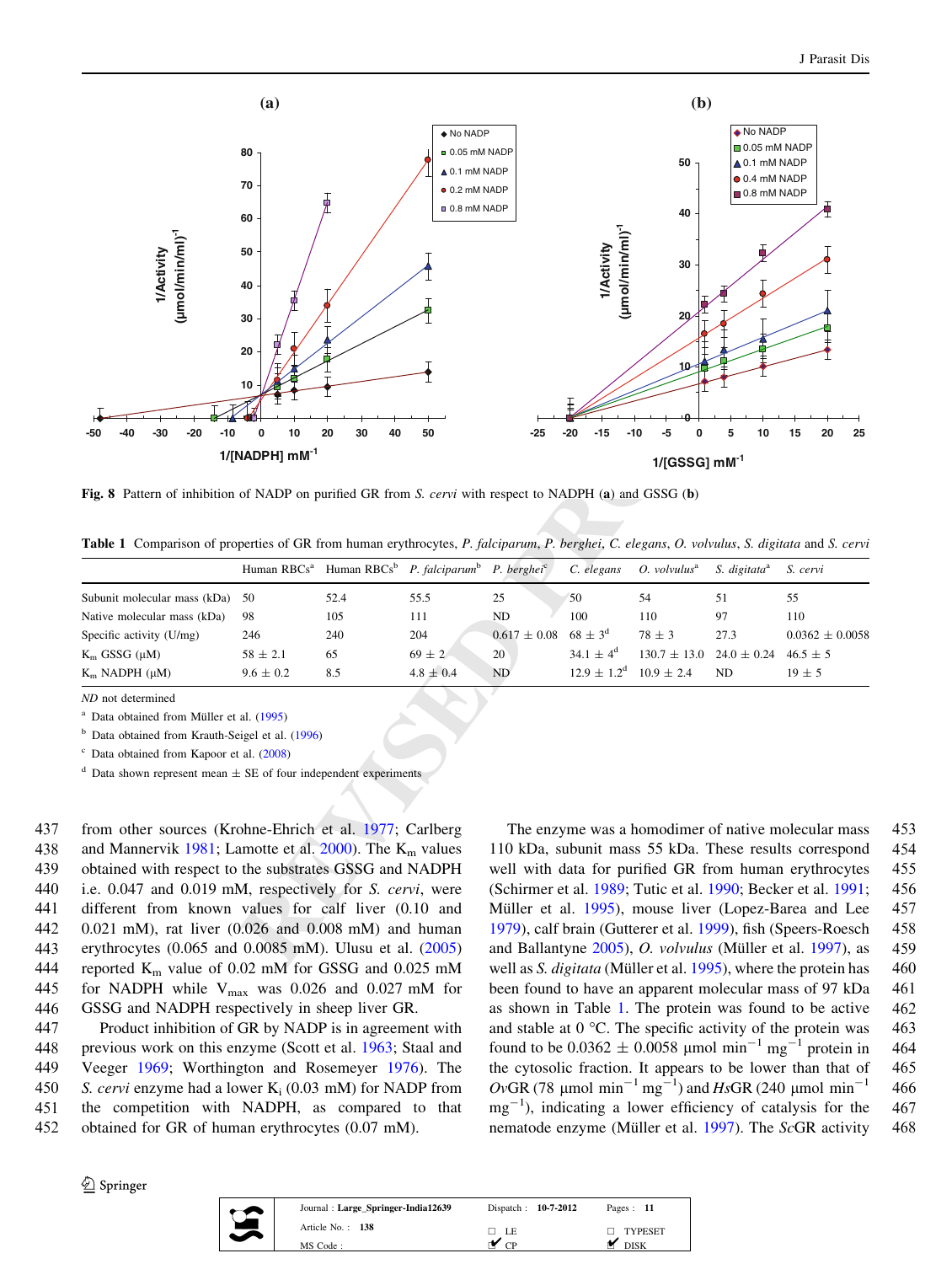<span id="page-8-0"></span>469 was also found to be three times lower than the purified 470 native protein of S. digitata and Ascaris suum GR which 471 have specific activities of 24 and 32  $\mu$ mol min<sup>-1</sup> mg<sup>-1</sup> 472 protein, respectively. Regarding its substrates GSSG and 473 NADPH, the purified GR displayed Michaelis–Menten 474 behavior. Compared with  $H<sub>s</sub>GR$ , the affinity of  $ScGR$  to the 475 substrate GSSG is slightly higher  $(46.5 \mu M)$  compared to 476 58  $\mu$ M) and much higher than OvGR (130  $\mu$ M). With 477 respect to substrate binding, the  $K_m$  value of the ScGR 478 domain for NADPH is within the range of values seen with domain for NADPH is within the range of values seen with 479 K<sub>m</sub> values of other GRs: 19.0  $\mu$ M for ScGR, 9.6  $\mu$ M for 480 HsGR and 10.9  $\mu$ M for OvGR.

 Setaria cervi adult females as well as microfilariae (mf) have been found to possess an active antioxidant system. GR, glucose-6-phosphate dehydrogenase and glutathione- S-transferase have been reported to be present in low amounts, while gamma-glutamyl transpeptidase showed significant activity. These enzymes activities were reported to be higher in mf stage as compared to adult parasite.

males as well as microfilariae (mf) required. The central role of GR in main<br>sees an active antioxidant system. redox state and in anti-oxidative deform<br>are dehydrogenase and glutathione-<br>ated in more detail in order to e The thioredoxin and glutathione antioxidant systems play a central role in thiol-disulfide redox homeostasis in many organisms by providing electrons to essential enzymes, and defence against oxidative stress. These sys- tems have recently been characterized in platyhelminth parasites, and the emerging biochemical scenario is the existence of linked processes with the enzyme thioredoxin– GR supplying reducing equivalents to both pathways (Maggioli et al. [2004\)](#page-9-0). Analysis of published data and expressed-sequence tag databases indicates the presence of linked thioredoxin–glutathione systems in the cytosolic and mitochondrial compartments of platyhelminths (Salinas et al. [2004\)](#page-9-0).

 Parasitic helminths have a coexistence with mammalian hosts whereby they survive for several years in known hostile conditions of their hosts. Many explanations exist describing how these parasitic helminths are able to sur- vive. In the last years, a lot of studies have focused on both enzymatic and non-enzymatic antioxidant systems now shown to exist in these parasites and which may serve as defence tactics against the host-generated oxygen radicals (Chiumiento and Brushchi 2009).

 Many parasites appear to be more sensitive to oxidative stress than their mammalian hosts (Krauth-Siegel et al. [1991\)](#page-9-0). Clinical observations and experimental evidence suggest that oxidative stress plays a dominant role in the defence against parasitic infections (Schirmer et al. [1987](#page-9-0); Fairlamb and Cerami [1985;](#page-9-0) Penketh and Klein [1986\)](#page-9-0), and the participation of the redox systems of the parasite is 517 critical to its survival in a hostile environment (Rendóna et al. [2004\)](#page-9-0). In helminths, this is of particular interest with respect to protection against the respiratory burst of acti- vated cells of the host's immune system and susceptibility to drugs whose mode of action involves the generation of free radicals (Brophy and Pritchard 1992). Due to its cen- 522 tral role in cellular redox metabolism, inhibition of the GR 523 of filarial worms represents an important target in the 524 design and synthesis of antifilarial agents. 525

In conclusion the GR of S. *cervi* resembles the mam- 526 malian enzyme in its general physical properties and its 527 substrate and inhibitor profile. However, the parasite 528 enzyme appears to be more sensitive to inhibition by 529 sodium ions as compared to the mammalian enzyme. It is 530 well known that organic arsenicals have macro-filaricidal 531 effects but are discarded because of their toxic effect to 532 mammals. Other compounds targeting filarial GR are thus 533 required. The central role of GR in maintenance of the thiol 534 redox state and in anti-oxidative defense has to be evalu- 535 ated in more detail in order to establish the essential 536 function of this enzyme in the survival of the filarial 537 parasite. 538

Acknowledgments Financial assistance from Council for Scientific 539<br>and Industrial Research (CSIR), New Delhi (India) in the form of 540 and Industrial Research (CSIR), New Delhi (India) in the form of 540<br>Senior Research Fellowships to KA and RA are gratefully 541 Senior Research Fellowships to KA and RA are gratefully 541 acknowledged 542 acknowledged.

## References 543

Açan NL, Tezcan EF (1989) Sheep brain glutathione reductase: 544<br>purification and general properties FEBS Lett 250.72–74 545 purification and general properties. FEBS Lett 250:72–74 545<br>Trou A. Vetting MW, Blanchard JS (2004) Characterization of a 546

- Argyrou A, Vetting MW, Blanchard JS (2004) Characterization of a 546 new member of the flavoprotein disulfide reductase family of 547 new member of the flavoprotein disulfide reductase family of 547<br>enzymes from *Mycobacterium tuberculosis*. J Biol Chem 279: 548 enzymes from *Mycobacterium tuberculosis*. J Biol Chem 279: 548<br>52694–52702 549 549 – 52702<br>1 R, Porath J, Ernback S (1967) Chemical coupling of peptides 550
- Axén R, Porath J, Ernback S (1967) Chemical coupling of peptides 550 and proteins to polysaccharides by means of cyanogen halide. 551 and proteins to polysaccharides by means of cyanogen halide. 551<br>Nature 214:1302–1304 552 Nature 214:1302-1304
- Becker K, Krebs B, Schirmer RH (1991) Protein-chemical standard-<br>ization of the ervthrocyte glutathione reductase activation test. 554 ization of the erythrocyte glutathione reductase activation test. 554<br>Application to hyperthyroidism. Int J Vitam Nutr Res 61: 555 Application to hyperthyroidism. Int J Vitam Nutr Res 61: 555<br>180–187 556 180–187 556
- Bhargava KK, Le Trang N, Cerami A, Eaton JW (1983) Effect of 557 arsenical drugs on glutathione metabolism of *Litomosoides* 558 arsenical drugs on glutathione metabolism of *Litomosoides* 558 carinii. Mol Biochem Parasitol 9:29–35 *carinii*. Mol Biochem Parasitol 9:29–35<br>2015 - Jaram V, Brobjer T, Larson K, Mannervik B (1979) Purification
- Boggaram V, Brobjer T, Larson K, Mannervik B (1979) Purification 560 of glutathione reductase from porcine ervthrocytes by the use of 561 of glutathione reductase from porcine erythrocytes by the use of  $561$ <br>affinity chromatography on 2'.5'-ADP-Sepharose 4B and crys- $562$ affinity chromatography on  $2'$ , 5'-ADP-Sepharose 4B and crys- 562 tallization of the enzyme. Anal Biochem  $98:335-340$  563<br>hy PM Pritchard DJ (1992) Immunity to helminths: ready to tip 564
- Brophy PM, Pritchard DI (1992) Immunity to helminths: ready to tip 564<br>the biochemical Balance? Parasitol Today 8:419–422 the biochemical Balance? Parasitol Today 8:419-422
- Carlberg I, Mannervik B (1975) Purification and characterization of 566 the flavoenzyme glutathione reductase from rat liver. J Biol 567<br>Chem 250:5475–5480 568 668 Chem 250:5475–5480<br>
Solverg I. Mannervik B (1981) Purification and characterization of 569
- Carlberg I, Mannervik B (1981) Purification and characterization of 569<br>glutathione reductase from calf liver. An improved procedure for 570 glutathione reductase from calf liver. An improved procedure for  $570$ <br>affinity chromatography on  $2' \cdot 5'$  ADP Sepharose 4B. Anal  $571$ affinity chromatography on  $2'$ , 5' ADP Sepharose 4B. Anal 571 Biochem 116:531–536<br>
berg I, Mannervik B (1985) Glutathione reductase. Methods 573
- Carlberg I, Mannervik B (1985) Glutathione reductase. Methods 573<br>Enzymol 113:484–490 574 Enzymol 113:484–490<br>
S/4 erg I. Altmeid B. Mannervik B (1981) Purification and 575
- Carlberg I, Altmejd B, Mannervik B (1981) Purification and 575 immunological studies of glutathione reductase from rat liver: 576<br>evidence for an antigenic determinant at the nucleotide-binding 577 evidence for an antigenic determinant at the nucleotide-binding  $577$ <br>domain of the enzyme. Biochim Biophys Acta 677:146–152  $578$ domain of the enzyme. Biochim Biophys Acta 677:146–152



| Journal: Large_Springer-India12639 | Dispatch: 10-7-2012 | Pages: 11      |
|------------------------------------|---------------------|----------------|
| Article No.: 138                   |                     | <b>TYPESET</b> |
| MS Code:                           |                     |                |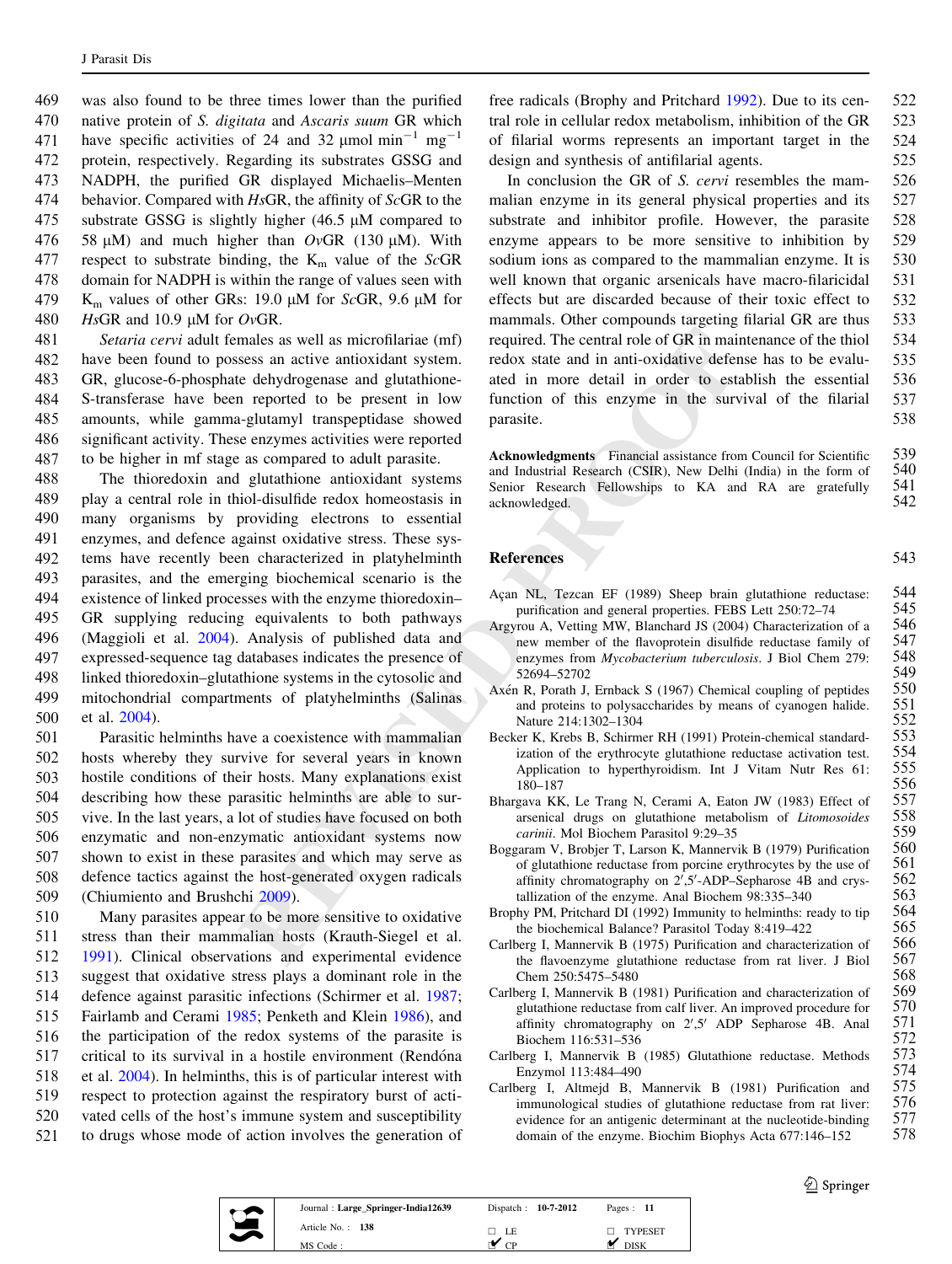- <span id="page-9-0"></span>579 Chiumiento L, Brushchi F (2009) Enzymatic antioxidant systems in 580 helminth parasites. Parasitol Res 105(3):593–603 580 helminth parasites. Parasitol Res 105(3):593–603<br>581 Collinson LP, Dawes IW (1995) Isolation, charac
- 581 Collinson LP, Dawes IW (1995) Isolation, characterization and 582 overexpression of the veast gene. GLR1, encoding glutathione 582 overexpression of the yeast gene, GLR1, encoding glutathione<br>583 reductase Gene 156:123-127 583 reductase. Gene 156:123–127<br>584 Deonarain MP Scrutton NS Berr
- 584 Deonarain MP, Scrutton NS, Berry A, Perham RN (1990) Directed 585 mutagenesis of the redox-active disulphide bridge in glutathione 585 mutagenesis of the redox-active disulphide bridge in glutathione<br>586 reductase from *Escherichia coli*. Proc Biol Sci 241:179–186 586 reductase from *Escherichia coli*. Proc Biol Sci 241:179–186<br>587 Erat M, Ciftci M (2003) In vitro effects of some antibiotics
- 587 Erat M, Ciftci M (2003) In vitro effects of some antibiotics on stagger substitution enductase from sheep liver. J Enzym Inhib Med 588 glutathione reductase from sheep liver. J Enzym Inhib Med<br>589 Chem 18:545–550 589 Chem 18:545–550<br>590 Erat M. Sakiroglu H. C
- Erat M, Sakiroglu H, Ciftci M (2003) Purification and characteriza-591 tion of glutathione reductase from bovine erythrocytes. Prep<br>592 Biochem Biotechnol 33:283-300 592 Biochem Biotechnol 33:283–300<br>593 Fairlamb AH, Cerami A (1985) Id
- 593 Fairlamb AH, Cerami A (1985) Identification of a novel, thiol<br>594 containing cofactor essential for glutathione reductase enzyme 594 containing cofactor essential for glutathione reductase enzyme<br>595 contribution activity in Trypanosomatids. Mol Biochem Parasitol 14:187–198 595 activity in Trypanosomatids. Mol Biochem Parasitol 14:187–198
- ential for glutathione reductase entry<br>me <br>
Escherichia coli at 1.86 Å resolutions<br>
media Mol Biochem Parsiston at 1.86 Å resolutions<br>
media Mol Biochem Parsiston at the kindets and shelling of the carge and there are the 596 Gupta S, Tripathi R, Srivastava AK, Iqbal J (2002) Depletion of 597 intracellular glutathione of *Setaria cervi* by buthionine sulfoxim-597 intracellular glutathione of *Setaria cervi* by buthionine sulfoxim-<br>598 ine, carmustine and their analogues. In: Callaos N. He Y. Perez-598 ine, carmustine and their analogues. In: Callaos N, He Y, Perez-<br>599 Perez-JA (eds) Proceedings of International Institute on Informat-599 Perez JA (eds) Proceedings of International Institute on Informat-<br>600 ics and Systemics (IIIS) and International Federation of Systems 600 ics and Systemics (IIIS) and International Federation of Systems 601 Research (IFSR) vol XVII Orlando Florida pp. 491–496 601 Research (IFSR), vol XVII. Orlando, Florida, pp. 491–496
- 602 Gutterer JM, Dringen R, Hirrlinger J, Hamprecht B (1999) Purifica-<br>603 tion of glutathione reductase from bovine brain, generation of an  $603$  tion of glutathione reductase from bovine brain, generation of an  $604$  antiserum, and immunocytochemical localization of the enzyme 604 antiserum, and immunocytochemical localization of the enzyme  $605$  in neural cells. J Neurochem 73:1422–1430 605 in neural cells. J Neurochem 73:1422–1430
- 606 Halliwell B, Foyer CH (1978) Properties and physiological function 607 of a glutathione reductase purified from spinach leaves by  $607$  of a glutathione reductase purified from spinach leaves by  $608$  a finity chromatography. Planta 139:9–17 608 affinity chromatography. Planta 139:9–17<br>609 Jocelyn PC (1972) Biochemistry of the SH gr
- 609 Jocelyn PC (1972) Biochemistry of the SH group. Academic Press, 610 London. pp 240–278 610 London, pp 240–278<br>611 Kapoor G Bagai U Ban
- Kapoor G, Bagai U, Banyal HS (2008) Purification and character-612 ization of Plasmodium berghei glutathione reductase. J Parasit 613 Dis 32:22–29<br>614 Karplus PA, Schu
- 614 Karplus PA, Schulz GE (1987) Refined structure of glutathione 615 reductase at 1.54  $\AA$  resolution. J Mol Biol 195:701–729 615 reductase at 1.54 Å resolution. J Mol Biol 195:701–729<br>616 Karplus PA, Schulz GE (1989) Substrate binding and catal
- 616 Karplus PA, Schulz GE (1989) Substrate binding and catalysis by glutathione reductase as derived from refined enzyme: substrate 618 crystal structures at 2 Å resolution. J Mol Biol 210:163–180<br>619 Krauth-Siegel RL, Blatterspiel R, Saleh M, Schiltz E, Schirmer R
- 619 Krauth-Siegel RL, Blatterspiel R, Saleh M, Schiltz E, Schirmer RH, 620 Untucht-Grau R (1982) Glutathione reductase from human  $621$  ervthrocytes: the sequences of the NADPH domain and of the 621 erythrocytes: the sequences of the NADPH domain and of the 622 interface domain. Eur J Biochem 121:259–267 interface domain. Eur J Biochem 121:259-267
- 623 Krauth-Siegel RL, Lohrer H, Bucheler US, Schirmer RH (1991) In: 624 Coombs GH, North MJ (eds) Biochem protozoology. Taylor and 625 Francis, London, pp 493–503<br>626 Krauth-Siegel RL, Muller JG, Lo
- 626 Krauth-Siegel RL, Muller JG, Lottspeich F, Schirmer RH (1996) 627 Glutathione reductase and glutamate dehydrogenase of *Plasmo-*627 Glutathione reductase and glutamate dehydrogenase of *Plasmo-*<br>628 *dium falciparum*, the causative agent of tropical malaria. Eur J 628 dium falciparum, the causative agent of tropical malaria. Eur J<br>629 Biochem 235:345–350 629 Biochem 235:345–350<br>630 Krohne-Ehrich G. Schirmer
- 630 Krohne-Ehrich G, Schirmer RH, Untucht-Grau R (1977) Glutathione 631 reductase from human erythrocytes. Isolation of the enzyme and sequence analysis of the redox-active peptide. Eur J Biochem 632 sequence analysis of the redox-active peptide. Eur J Biochem 633 80:65–71 633 80:65–71<br>634 Laemmli UK (
- 634 Laemmli UK (1970) Cleavage of structural proteins during the assembly 635 of the head of bacteriophage T4. Nature (Lond) 227:680–685 of the head of bacteriophage T4. Nature (Lond) 227:680-685
- 636 Lamotte F, Liaud NV, Duviau MP, Kobrehel K (2000) Glutathione 637 reductase in wheat grain: isolation and characterization. J Agric 638 Food Chem 48:4978–4983<br>639 Le Trang N. Bhargava KK.
- 639 Le Trang N, Bhargava KK, Cerami A (1983) Purification of 640 glutathione reductase from gerbil liver in two steps. Anal 641 Biochem 133:94–99
- 642 Libreros-Minotta CA, Pardo JP, Mendoza-Hernández G, Rendón JL 643 (1992) Purification and characterization of glutathione reductase 643 (1992) Purification and characterization of glutathione reductase<br>644 from *Rhodospirillum rubrum*. Arch Biochem Biophys 298:247–253 from Rhodospirillum rubrum. Arch Biochem Biophys 298:247-253
- Lopez-Barea J, Lee CY (1979) Mouse-liver glutathione reductase. 645
- Purification, kinetics, and regulation. Eur J Biochem 98:487–499 646<br>ry OH, Rosebrough NJ, Farr AL, Randall RJ (1951) Protein 647 Lowry OH, Rosebrough NJ, Farr AL, Randall RJ (1951) Protein 647<br>measurement with the Folin phenol reagent. J Biol Chem 193: 648 measurement with the Folin phenol reagent. J Biol Chem 193: 648<br>265–276 265–276 649
- Maggioli G, Piacenza L, Carambula B, Carmona C (2004) Purifica-<br>tion, characterization, and immunolocalization of a thioredoxin 651 tion, characterization, and immunolocalization of a thioredoxin  $651$ <br>reductase from adult *Fasciola hepatica*. J Parasitol 90(2):  $652$ reductase from adult *Fasciola hepatica*. J Parasitol 90(2):  $652$ <br>205–211 653 205–211 653
- McCallum MJ, Barrett J (1995) The purification and properties of 654<br>
slutathione reductase from the cestode *Moniezia expansa* Int J 655 glutathione reductase from the cestode *Moniezia expansa*. Int J 655<br>Biochem Cell Biol 27:393-401 Biochem Cell Biol  $27:393-401$
- Meister A, Anderson ME (1983) Glutathione. Annu Rev Biochem 657<br>52:711-760 658 52:711–760 658
- Mittl PR, Schulz GE (1994) Structure of glutathione reductase from 659 Escherichia coli at 1.86  $\AA$  resolution: comparison with the 660 Escherichia coli at  $1.86$  Å resolution: comparison with the enzyme from human erythrocytes. Protein Sci 3:799–809 661
- Moroff G, Brandt KG (1975) Yeast Glutathione reductase: studies of 662<br>the kinetics and stability of the enzyme as a function of pH and 663 the kinetics and stability of the enzyme as a function of pH and  $663$  salt concentration. Biochim Biophys Acta 410:21–31  $664$ salt concentration. Biochim Biophys Acta 410:21–31 664<br>er S. Walter RD. Fairlamb AH (1995) Differential susceptibility 665
- Müller S, Walter RD, Fairlamb AH (1995) Differential susceptibility 665<br>of filarial and human ervthrocyte glutathione reductase to 666 of filarial and human erythrocyte glutathione reductase to inhibition by the trivalent organic arsenical melarsen oxide. 667 Mol Biochem Parasitol 7:211–219 668<br>er S. Gilberger TW. Fairlamb AH. Walter RD (1997) Molecular 669
- Müller S, Gilberger TW, Fairlamb AH, Walter RD (1997) Molecular 669<br>characterization and expression of *Onchocerca volvulus* gluta- 670 characterization and expression of *Onchocerca volvulus* gluta-<br>thione reductase. Biochem J 325:645–651 thione reductase. Biochem J 325:645–651 671<br>
odu CM, Waite KL (1997) Method for detecting glutathione 672
- Okpodu CM, Waite KL (1997) Method for detecting glutathione 672 reductase activity on native activity gels which eliminates the 673<br>background diaphorase activity. Anal Biochem 244:410–413 674 background diaphorase activity. Anal Biochem 244:410–413
- Ottesen EA, Ramchandran CP (1995) Lymphatic filariasis infection 675<br>and disease: control strategies. Parasitol Today 11:129–131 676 and disease: control strategies. Parasitol Today 11:129–131 676<br>EE Karplus PA Schulz GE (1988) Crystallographic analysis of 677
- Pai EF, Karplus PA, Schulz GE (1988) Crystallographic analysis of the binding of NADPH, NADPH fragments, and NADPH 678<br>analogues to glutathione reductase. Biochemistry 27:4465-4474 679 analogues to glutathione reductase. Biochemistry 27:4465–4474 679
- Penketh PG, Klein RA (1986) Hydrogen peroxide mechanism in 680 Trypanosoma brucei. Mol Biochem Parasitol 20:111–121 681
- Perham RN, Leistler B, Solomon RG, Guptasarma P (1996) Protein 682 engineering of domains in flavoprotein disulphide oxidoreductases: contributions to folding and assembly. Biochem Soc Trans 684 24:61–66 685
- Rendóna JL, del Arenal IP, Guevara-Flores A, Uribe A, Plancarte A, 686<br>Mendoza-Hernández G (2004) Purification, characterization and 687 Mendoza-Hernández G (2004) Purification, characterization and 687<br>kinetic properties of the multifunctional thioredoxin–glutathione 688 kinetic properties of the multifunctional thioredoxin–glutathione reductase from *Taenia crassiceps* metacestode (cysticerci). Mol 689<br>Biochem Parasitol 133:61–69 Biochem Parasitol 133:61–69<br>aas G. Selkirk ME. Chalar C. Maizels RM. Fernández C (2004) 691
- Salinas G, Selkirk ME, Chalar C, Maizels RM, Fernández C (2004) 691<br>Linked thioredoxin-glutathione systems in platyhelminths. 692 Linked thioredoxin–glutathione systems in platyhelminths. 692 Trends Parasitol 20:340–346 693
- Savvides SN, Scheiwein M, Bohme CC, Arteel GE, Karplus PA, 694<br>Becker K et al (2002) Crystal structure of the antioxidant 695 Becker K et al  $(2002)$  Crystal structure of the antioxidant enzyme glutathione reductase inactivated by peroxynitrite. J Biol 696 697 Chem 277:2779–2784<br>Framer RH, Schulz GE (1987) Chemical, biochemical and medical 698
- Schirmer RH, Schulz GE (1987) Chemical, biochemical and medical 698 aspects. In: Dolphin D, Poulson R, Avramouic O (eds) Coen- 699 aspects. In: Dolphin D, Poulson R, Avramouic O (eds) Coen- 699 zymes and cofactors pyridine nucleotide coenzymes. Wiley.  $700$ zymes and cofactors, pyridine nucleotide coenzymes. Wiley,  $\frac{700}{201}$ <br>New York, pp 333–339 101 New York, pp 333–339<br>201 – Ther RH. Schollhammer T. Eisenbrand G. Krauth-Siegel RL
- Schirmer RH, Schollhammer T, Eisenbrand G, Krauth-Siegel RL 702 (1987) Oxidative stress as a defense mechanism against parasitic 703 (1987) Oxidative stress as a defense mechanism against parasitic  $\frac{703}{04}$  infections. Free Radic Res Commun 3:3–12 infections. Free Radic Res Commun 3:3–12 704<br>Ther RH. Krauth-Siegel RL. Schulz GE (1989) Glutathione. In: 705
- Schirmer RH, Krauth-Siegel RL, Schulz GE (1989) Glutathione. In: 705 Dolphin D, Poulson R, Avramovic O (eds) Coenzymes and 706 cofactors, vol III. Wilev, New York, pp 553–596 707 cofactors, vol III. Wiley, New York, pp 553–596 707<br>lz GE. Zappe HA. Worthington DJ. Rosemever MA (1975) 708
- Schulz GE, Zappe HA, Worthington DJ, Rosemeyer MA (1975) 708<br>Crystals of human erythrocyte glutathione reductase. FEBS Lett 709 Crystals of human erythrocyte glutathione reductase. FEBS Lett 54:86–88 710

2 Springer



| Journal: Large_Springer-India12639 | Dispatch: 10-7-2012 | Pages: 11   |
|------------------------------------|---------------------|-------------|
| Article No.: 138                   | □ LE                | TYPESET     |
| MS Code:                           | $\cap$              | <b>DISK</b> |
|                                    |                     |             |